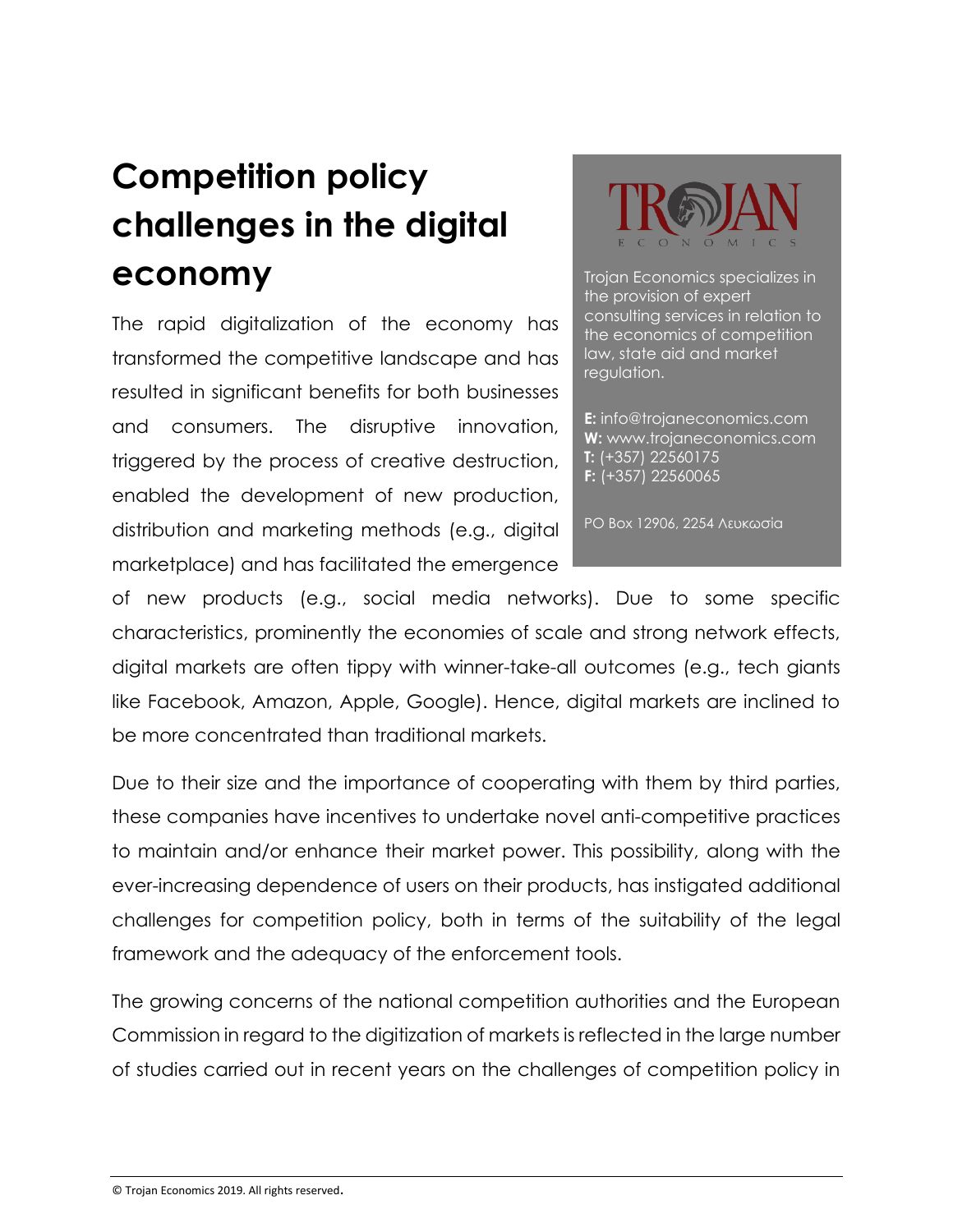

the digital age and the implications of the accumulation of large volumes of data by a small number of firms for market dynamics.

Despite the challenges, both the European Commission and several national competition authorities have demonstrated their willingness to set the technology giants responsible for their actions. This is signified by the increased enforcement activity against tech giants in recent years. A prominent illustration is the European Commission's decisions against Google for abuse of its dominant position regarding Google Shopping, AdSense and the Android operating system. The total fines against Google in the above cases amount to €8,25 billion! The Italian competition authority has also put Google under the spotlight for allegedly refusing to integrate competing applications to the Android Auto operating system used in electric cars.

More recently, the European Commission has opened a formal investigation against Amazon for suspected anticompetitive practices involving the Amazon Marketplace retail platform. The concerns focus on Amazon's hybrid role, on the one hand, Amazon offers a retail marketplace for third-party sellers to offer their products to consumers; on the other hand, Amazon offers its own products through its marketplace, thus directly competing with the third-party sellers using its marketplace. As a result of this dual role, there are concerns that Amazon is exploiting its competitors through specific terms included in the third-party seller service agreements. Moreover, there are concerns that Amazon uses commercially sensitive data collected from third-party sellers (e.g., transaction data) who rely on its online marketplace to promote its own product offering. It is worth noting that on the same day that the European Commission announced the opening of its formal investigation, the German and the Austrian competition authorities announced that they are closing their investigations against Amazon since the latter undertook specific commitments (e.g., change several clauses in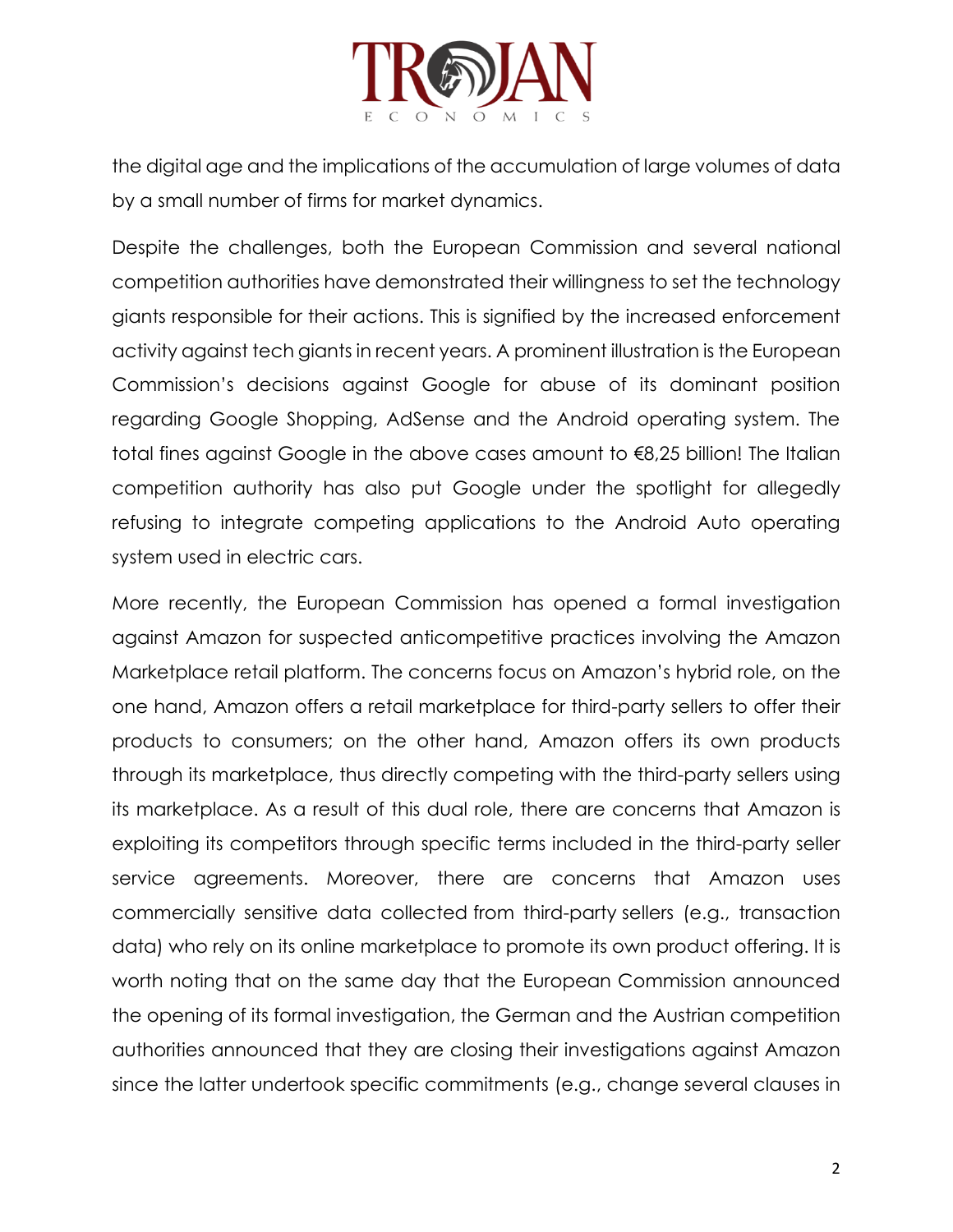

terms and conditions of third-party seller service agreements). It is noteworthy that the Italian Competition Authority is also investigating Amazon.

Also, it should be pointed out that the European Commission has recently decided to launch an in-depth investigation against Apple, following a complaint by Spotify. The investigation will focus on allegations that Apple is using several potentially anticompetitive practices to limit the degree of integration and interoperability of competing services (e.g., Spotify) to the Apple app store platform, thus undermining their competitive position. It is worth mentioning that the Netherlands Competition Authority is also carrying out an investigation against Apple for similar practices.

Along these lines, a remarkable decision was issued recently by the German Competition Authority against Facebook over its data collection and processing policy. In particular, Facebook was found to have abused its dominant position on the social network market by not offering its users the option to refuse the collection of their data on third-party websites and to the linkage of their Instagram and/or WhatsApp data with their Facebook account.

Conclusively, the shift in market dynamics and the difficulty of reinstalling competition in digital markets due to their tippy nature, pose new challenges for competition policy. The willingness shown to this point by the competent competition authorities to step in and control the conduct of tech giants makes us optimistic that digitization will continue to be a central driver to future prosperity.